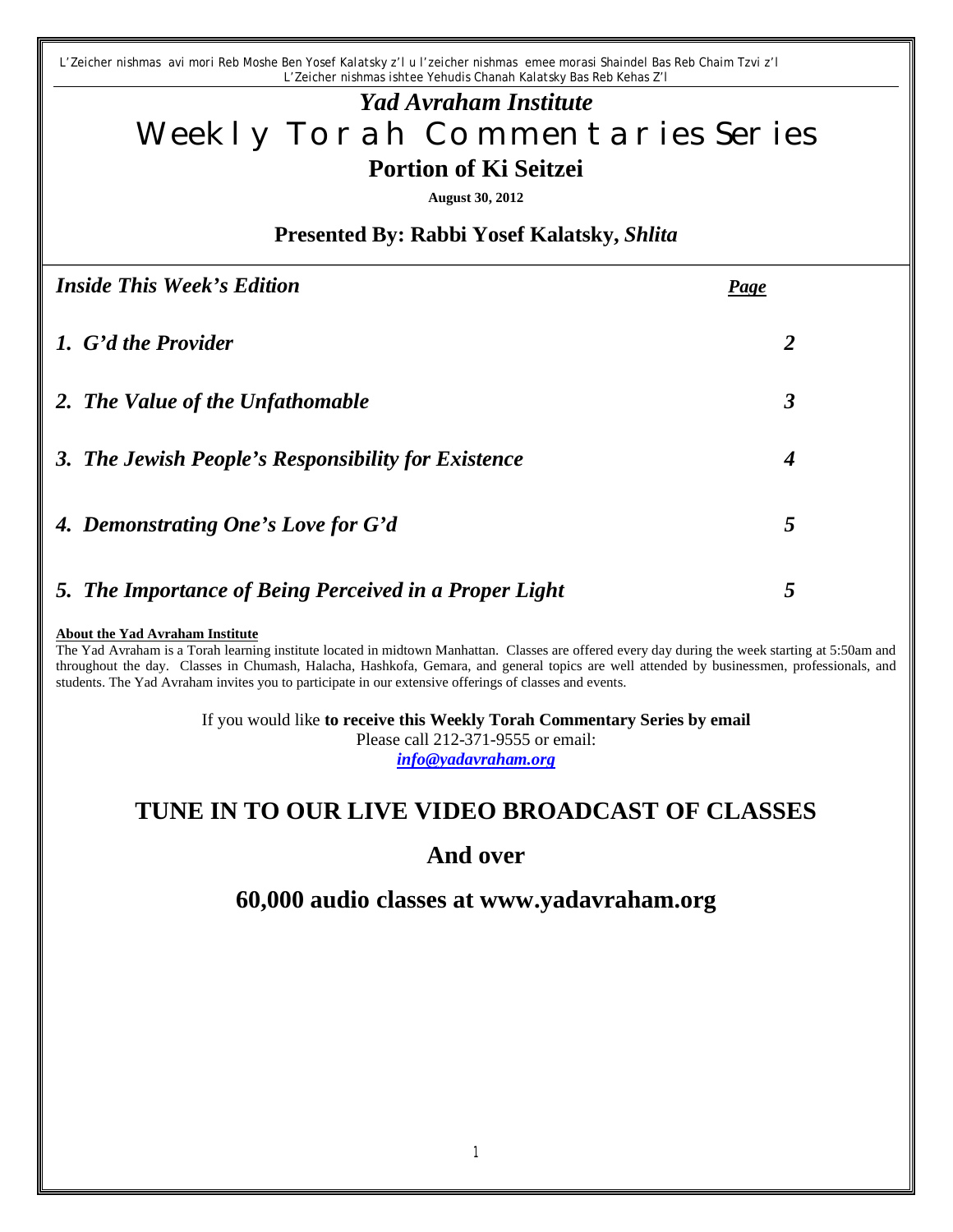*Yad Avraham Institute B"H New York August 30, 2012*

**Ki Seitzei**

#### *Presented by* **Rabbi Yosef Kalatsky,** *Shlita Dean*

#### *1. G'd the Provider*

In the portion of Ki Seitzei the Torah delineates a number of commandments that are presented in succession. The Midrash explains that the reason the Torah presents these mitzvos in succession is to teach us the principle of "the performance of one mitzvah draws one to perform another mitzvah *(mitzvah goreres mitzvah)*."

When one performs a mitzvah it creates a dynamic that draws the individual to perform another mitzvah, which G'd will present to him. The Midrash tells us that in addition to the spiritual dynamic caused by *"mitzvah goreres mitzvah,"* it is also the mechanism through which G'd provides the individual with the material means to perform the next mitzvah. Many mitzvos that a Jew performs requires a physical context in order to actualize it. The Torah states, **"If a bird's nest happens to be before you on the road…You shall surely send away the mother...and you will prolong your days. If you build a new house....You shall not sow your field with a mixture…You shall not plow with an ox and a donkey..."**

The Midrash explains that if one performs the mitzvah of sending away the mother bird to take its young (or its eggs) one will merit prolonged days. The juxtaposition of the next mitzvah teaches us that the previous mitzvah will draw and encourage another mitzvah to come about, namely, the building of a parapet on one's roof (which is a positive commandment). How is one to fulfill this mitzvah if one does not have the means to build a new house? G'd will provide him with the means to build a house so that he may fulfill the mitzvah of building a parapet. We see that the performance of a mitzvah not only presents the opportunity for one to perform another mitzvah but G'd also provides the material means to perform that mitzvah. There is a negative commandment of not planting two species of plants next to one another such as planting a wheat field next to a vineyard. If one does not own a vineyard or a wheat field, how can one perform the mitzvah of refraining from its planting? G'd will provide him with the context, the field and the vineyard, to allow him to fulfill the

mitzvah. There is another negative commandment that one is not permitted to plow a field by working two species of animals together such as a donkey and an ox. If one does not have a donkey or an ox, G'd will provide him with the ox and donkey to fulfill the mitzvah. We see from the juxtaposition of the various mitzvos the principle of "The performance of one mitzvah draws one to the performance of another." At each juncture of this process, G'd will provide the material need to facilitate the fulfillment of that particular mitzvah.

The Mishna in Ethics of our Fathers states, "One transgression (even of a minor nature) will lead to another transgression (that is more severe) *aveira goreres aveira*)." When one sins, it gives rise to a negative force that encourages the individual to sin again. The Torah states in the Portion of Shoftim, **"But if there will be a man who hates his fellow, and ambushes him and rises up against him, and strikes him mortally and he dies…"** Rashi cites Chazal, "Because of the initial hate that he had for his fellow, this individual waited in ambush for him. From here, we learn that if one transgresses a less severe mitzvah, it will cause him to transgress a mitzvah of greater severity. Since he was in violation of the negative commandment which forbids one to hate one's fellow Jew, it ultimately caused him to transgress the commandment, 'Thou shall not commit murder.' This is the reason the verse predicates the act of murder with the mention of **'a man who hates his fellow.'"** Otherwise, this would be considered superfluous.

Chazal are extrapolating from the verse that there is something innately negative when one harbors hatred in one's heart against his fellow. It is because of this intense negative spiritual energy that the individual will be drawn to commit murder based on the principle of *"aveira goreres aveira (one sin brings to another)."* This tragic consequence is not because of any natural progression that the one who hates will ultimately kill, but rather it is something based on the innate negative energy that is created when one hates his fellow.

The Mishna in Ethics of Our Fathers states, "You need to consider three things and you will not come to sin…(one of them is) Ultimately one will need to come to judgment and computation (*din v'cheshbon*)." Vilna Gaon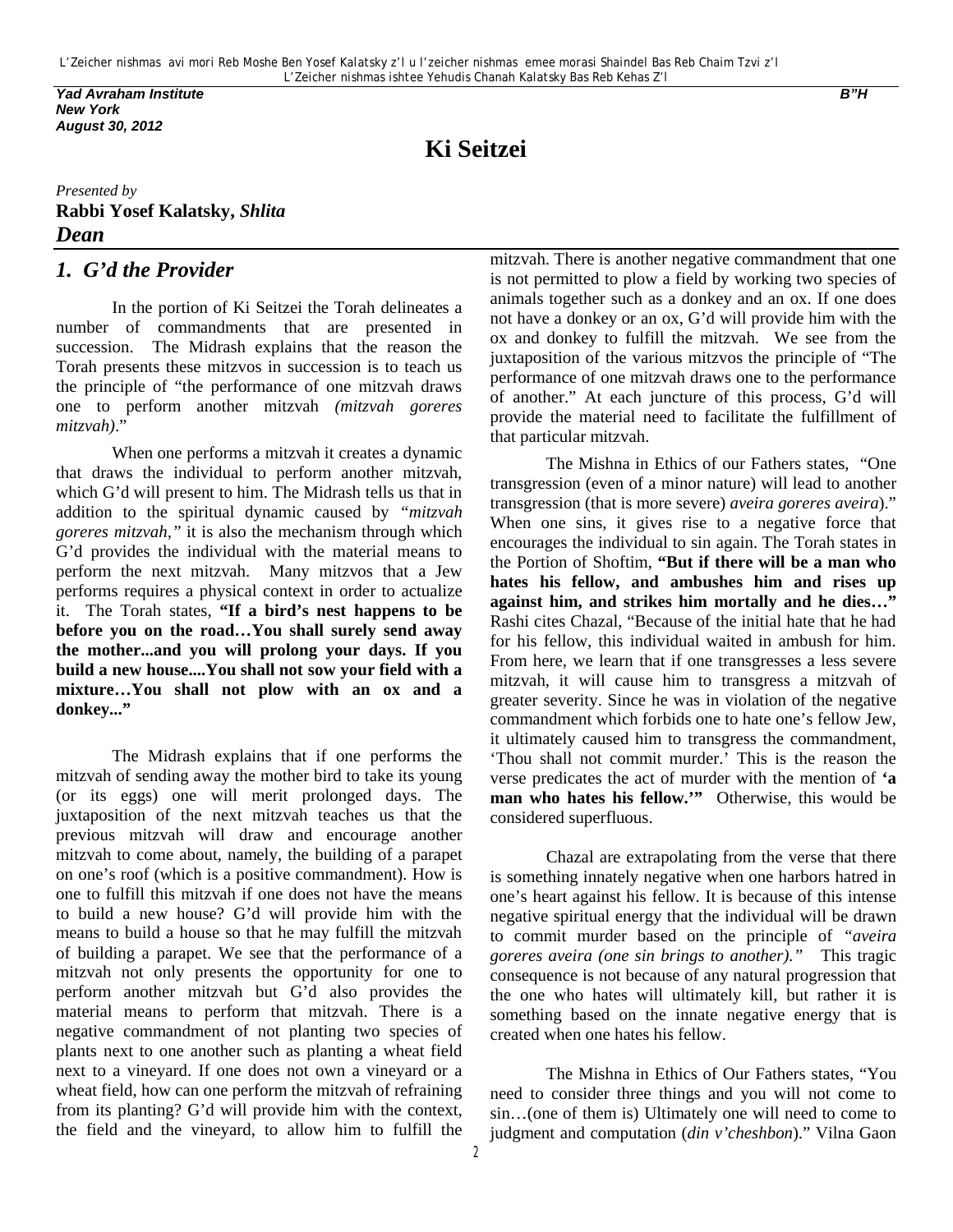z'tl asks that one would think that computation and the audit of one's record should precede judgment because it is only after one's record is scrutinized evaluated could judgment be rendered. Nevertheless, Chazal state first there is "judgment" and then "computation."

Vilna Gaon z'tl explains that it is understood that judgment is predicated on a prior computation and evaluation of one's record. However, the "computation" that is mentioned in the Mishna is another level of computation. It is to evaluate and determine what mitzvah could have been accomplished at the particular moment that the sin was committed.

Chofetz Chaim cites the Jerusalem Talmud and explains it based on Vilna Gaon's interpretation that for every word of Torah that one studies, one fulfills a positive commandment. If one studies for a period of time that is no more than a half an hour for example, one can fulfill the positive commandment of the study of Torah thousands of times. Based on the principle "The study of Torah is the equivalent of all of the mitzvos combined (*talmid Torah keneged kulom*)," by studying for that short period of time, that individual's spiritual accomplishment is the equivalent of fulfilling the entire Torah multiple times. However, if one engages in *lashon ha'rah* (negative speech) then one is not only liable for the negative speech, he is also liable for all the words of Torah that he could have studied during the time that he was sinning when he said something that he was not permitted to say. Thus, the magnitude of the transgression of speaking *lashon ha'rah* is spiritually catastrophic.

When one reflects upon the concept of *aveira goreres aveira* he perceives it within the context of overt transgression and not within the context of passivity such as not choosing to perform a mitzvah that is incumbent upon him such as the study of Torah. Although when one engages in mitzvos, G'd provides the physical means and spiritual motivation to perform other mitzvos; nevertheless, if one does not study Torah because he was engaged in doing something that was not permitted, simultaneously because of his state of passivity regarding positive commandments, there is also a negative dynamic that is at work at the same time. This will undermine and interfere with the dynamic that would allow him to advance spiritually.

## *2. The Value of the Unfathomable*

The Torah states, **"If a bird's nests happens to be before you on the road…you shall surely send away the mother bird and take the young (eggs) for yourself, so that it shall be good for you and will prolong your days."** The Midrash cites a verse from Proverbs, " 'Your heart must be cognizant of everything that is a protector because from it all life emanates.' Reb Ada says, 'There are 248 positive commandments that correspond to the limbs of a human being. Every day the mitzvos cry out to man saying, 'Please perform us so that you shall live through our merit and so that you should have prolonged days. There are 365 negative commandments which correspond to the days of the solar year. Every day the sun screams out from the time it rises until the time it sets, 'I decree upon you that he who has lived to this day should not transgress. You should not sway the balance for yourself and the world to the negative.'"

The Midrash continues, "The Torah discusses the mitzvos of sending away the mother and honoring one's father and mother. What is the reward for these mitzvos? One will have prolonged days. These are the only two mitzvos that the Torah reveals their reward. The reward for the other mitzvos remains concealed. This is similar to a king who sends workers to plant his field and he did not reveal to them the fee they would receive for their work. When the evening came, each worker who planted a tree received the same reward. Regardless of what type of tree was planted, each of them received the same golden coin. However, we who have planted many trees, how much more golden coins should we receive?' What is the reward for performing the mitzvah of sending away the mother bird? It is prolonged days. If for a mitzvah that has no monetary cost or physical strain, one receives such a precious reward, how much more so is one deserving of reward for performing mitzvos that require one to incur costs and effort? The reason G'd did not reveal the reward for performing the mitzvos of the Torah is so that the Jewish people should do them not for the sake of reward but for the sake of the Master. As we learned, 'One should serve the Master not for the sake of receiving reward.'" If the Torah had revealed the reward for the mitzvos, one would be motivated to perform them for the sake of the reward and not for the sake of G'd. If one were to perform the mitzvos for self-interest it would cause them to be deficient.

The true value of a mitzvah is based on the level of selfless dedication that is infused into its performance. Thus, by concealing the reward for mitzvos, the Torah is allowing the Jewish people the opportunity to be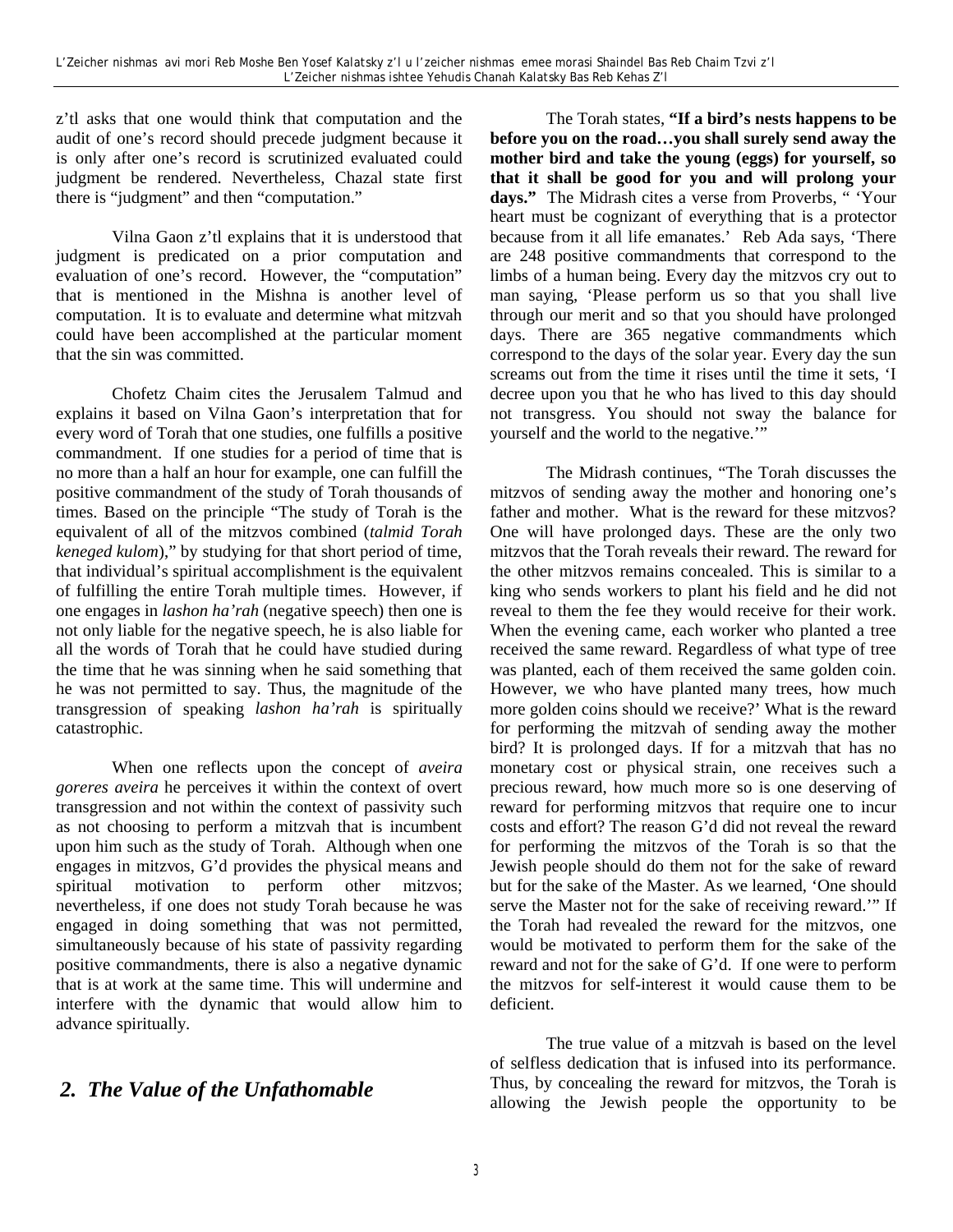beneficiaries of the greatest degree of reward, which is performing the mitzvah for the sake of one's Maker. Through the mitzvah of sending away the mother bird, G'd only allows one to have an inkling of the value of a mitzvah. However, the thrust and perspective of the Jew must be to perform the mitzvos for the sake of the Master.

## *3. The Jewish People's Responsibility for Existence*

The Torah states, **"Remember what Amalek did to you, on the way when you were leaving Egypt…"** It is a positive commandment to remember what Amalek had done to the Jewish people after the Exodus and to recite the verses of the Torah that recall this event. Malbim, in his commentary, writes that all the detailed information that is stated regarding the mitzvah of remembering Amalek is to give an understanding and appreciation for the evil of the Amalekites. He explains that there are a number of reasons a nation goes to war. It is either for the acquisition of territory, or for defensive reasons when one nation is threatened by another. It can also be for the sake of religion (holy war). The Torah tells us that all of the reasons one nation goes to war have no relevance to the Amalekites. As the Torah states, "**They were attacked on the way…"** Meaning, the Jewish people at that moment had no land of their own, and thus they were not attacked for territorial reasons. The Torah continues, **"They were fatigued and weary…"** clearly indicating, that the attack was not for defensive reasons because the Jewish people were not a threat. The verse continues, **"And they (Amalek) did not fear G'd."** The Amalekites were an atheistic people. Their motive for attack was not for religious reasons. Nevertheless, they attacked the Jewish people only because they were G'd's people, His representation in the world. Their attack was an expression of their defiance and intolerance of G'd's existence. Thus, when they attacked the Jewish people it was an affront to G'd. Therefore, there is a positive commandment to remember what Amalek had done to the Jewish people in order to understand why they must be obliterated from the face of the earth.

The Midrash tells us that the attack of the Amalekites against the Jewish people after the splitting of the Sea and the destruction of the Egyptian armies is analogous to a fool jumping into a scalding bath that others are afraid to approach because of the intensity of its heat. Although the fool who entered into the bath is burnt; he nevertheless cools down the water for others to enter. They are no longer afraid to approach the bath.

After the nations of the world witnessed the awesome miracles of the splitting of the Sea and the destruction of Egypt by G'd on behalf of the Jewish people, stood in fear and awe of the Jewish people because an aura had been created. They would not consider approaching them with a sinister intent. However, after the Amalekites had attacked them, the special aura was removed. The Jewish people were no longer seen as extraordinary. G'd therefore said, "My Throne is not complete until the Amalekite people are obliterated from under the heavens."

The attack of the Amalekites against the Jewish people took place in Rephidim as the Torah states, **"Amalek came and battled Israel in Rephidim."** The Midrash explains that the reason the Torah identifies the location (*Rephidim)* of the battle against Amalek is the it is giving an understanding why they were vulnerable to attack at that moment. It is because their degree of Torah study was deficient and thus they forfeited their protection from G'd. The only way the Jew can merit protection from Amalek is by engaging in Torah study. Why is Torah study the only protection for the Jew against Amalek?

The Torah states regarding the blessing that Yitzchak our Patriarch had given his son Yaakov, **"The voice is the voice of Yaakov, the hands are the hands of Esav…"** The Midrash in Echah states that what Yitzchak had actually said to Yaakov was, "As long as the voice is the voice of Yaakov – as long as the Jewish people utilize their voice as Yaakov had done for Torah study and prayer, they will be protected." Yaakov is known as the Patriarch who represents Torah study as it states, **"He was the perfect man who dwelt in the tent (of Torah)."** If this is so, then "the hands will not be the hands of Esav." However, if the Jewish people do not properly utilize their voice for Torah study and prayer, then the hands will be the hands of Esav. Meaning the Jewish people will fall prey to the cruelty of Esav. Since the Amalekites are the descendants of Esav, when the Jewish people were not sufficiently engaged in Torah study, they were vulnerable to their attack.

The Prophet Yermiah states, "If not for My covenant, which is in effect day and night, the statutes of heaven and earth would not be put in place." The Gemara in Tractate Nidarim explains that "the Covenant" is referring to the study of Torah, which must be in effect continuously in order to maintain existence. Thus, the Jewish people are responsible to maintain existence through their study of Torah. If they should fail in their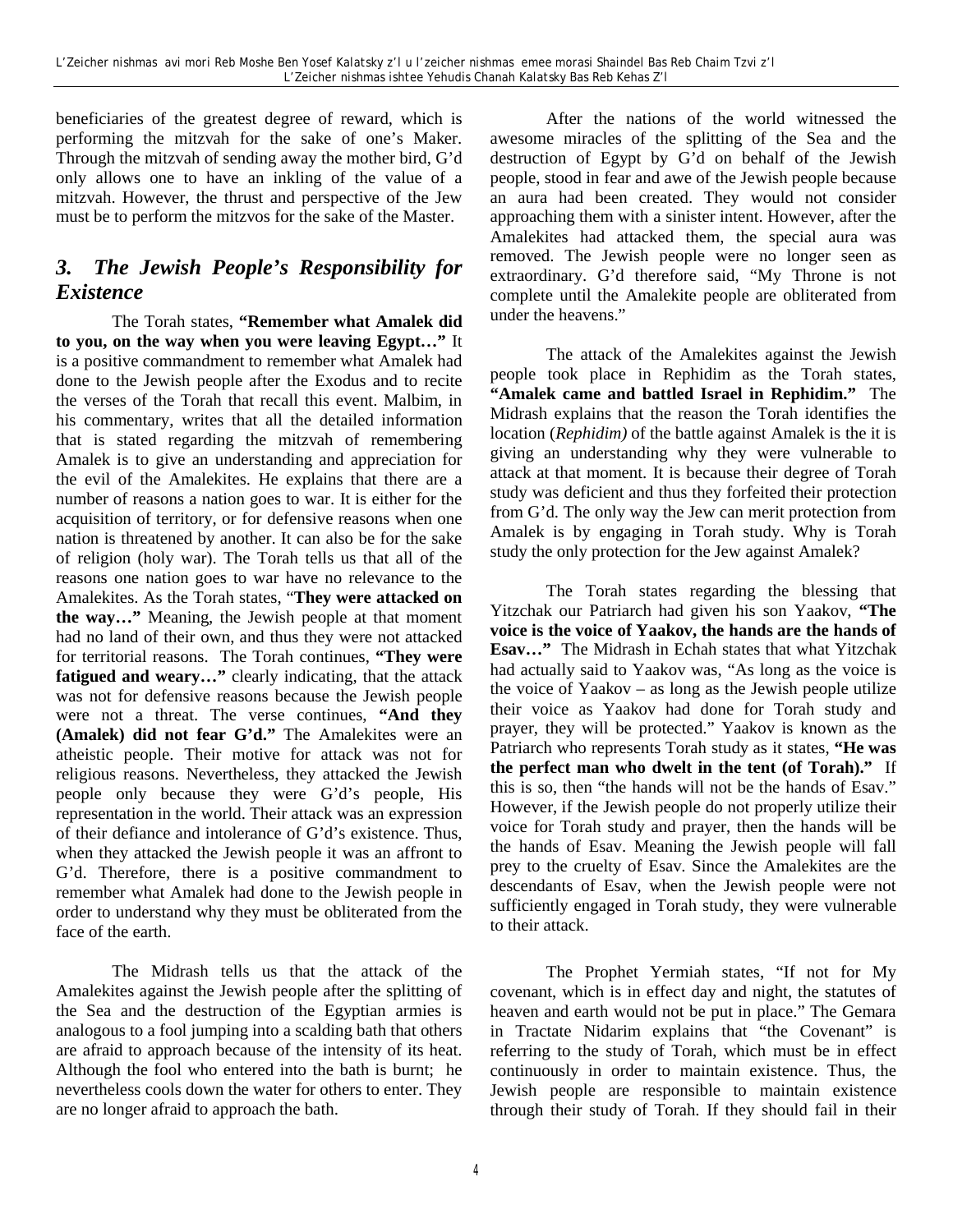responsibility, they are putting existence into jeopardy. Thus their culpability is that they will be vulnerable to the attack and hatred of Amalek.

### *4. Demonstrating One's Love for G'd*

The Torah states, **"If a man will have a wayward and rebellious son, who does not hearken to the voice of his father and the voice of his mother, and they discipline him, but he does not hearken to them, then his father and mother shall grasp him and take him out to the elders of his city and the gate of his place. They shall say to the elders of his city, 'This son of ours is wayward and rebellious; he does not hearken to our voice; he is a glutton and a drunkard.' All the men of his city shall pelt him with stones and he shall die."** The Gemara in Tractate Sanhedrin explains that this individual assumes the status of the "rebellious" son only when he steals from his parents to buy a small measure of meat and a half a pint of undiluted wine to satisfy his desire. When his parents become aware of his errant behavior, they take him to the Court and he is given lashes. If he should repeat this behavior, and his parents again take him again to the court, he is judged as a "rebellious" son and is put to death by stoning.

The Gemara explains that although this child had only stolen a small amount of money to purchase an amount of meat and wine that is inconsequential to satisfy his desire, he is put to death because as Chazal explain "It is better that he should die in an innocent state than in a more liable state." If this addictive behavior should continue he will ultimately consume the assets of his father and resort to murder to support his habit.

The Mishna in Tractate Sanhedrin tells us that the incident of the "rebellious son" never actually happened and will never come to be because it is not possible to meet all the criteria that are set forth by the Torah to establish the child as a "rebellious son." The Mishna asks, "If this is so, why does the Torah discuss all the aspects pertaining to the rebellious son that ultimately lead to his death?" The Mishna answers, "It is for the purpose to delve into it and to receive reward for its study."

 Rabbeinu Bachya asks, if the purpose of this portion is to provide the individual an opportunity for the individual to study Torah, then why is this subject matter chosen regarding the mitzvah of studying Torah? One could have studied any portion of the Torah and have been worthy of reward for its study. Rabbeinu Bachya cites Rashbah (Rabbeinu Shlomo Ben Aderes) who explains that there is a special lesson to be learned from this portion. It is a lesson for one to learn to what degree one must demonstrate his love for G'd.

The Torah describes in detail a situation in which a mother and father take their son to the Rabbinic Court to be prosecuted and reprimanded for his glutinous and defiant behavior. They do this despite the fact that they understand the consequence of their initiative- that ultimately he will be put to death if he repeats the behavior. Although their child's errant behavior could have been dismissed and attributed to immaturity or a phase of his life, they chose to heed the directive of the Torah, appreciating the gravity of their son's state, and thus bring him to justice. They as parents were able to suppress their natural love for their child because of their love for G'd, which supersedes all. Rashbah explains that the parents' initiative regarding the "rebellious" son is the equivalent of Avraham's demonstration of his love for G'd through the Akeidah (The Binding of Yitzchak). Just as Avraham was willing to sacrifice for the sake of G'd so too should every Jew be willing to sacrifice.

The Binding of Yitzchak was the most difficult of the ten tests that were presented to Avraham our Patriarch. The test was meant to see if Avraham's love for G'd would surpass his love for his most beloved child Yitzchak, who was born to him in his old age. As difficult as it was, Avraham was able to subordinate his own understanding and conflicts of interest to do the Will of G'd. Similarly, the lesson to be learned from the "rebellious son" is that every Jew must be willing to sacrifice for the sake of G'd by submitting to His Will despite the personal consequences. If the Torah dictates a certain course of action, then one must adhere to it. This is the meaning of the statement in the Mishna "to delve into it to receive its reward."

Very often in life, one may be confronted with situations in which he must make a decision; however, because of his own conflicts of interest it is difficult to choose the proper path. One may need to choose to forfeit material gain or comfort because of what is dictated by the Torah. The Torah states (in the Shema), **"You shall love Hashem, your G'd with all your heart, with all your soul…"** Chazal explain that "all your soul" means that one must be willing to sacrifice his life for G'd. However, Sforno explains that when the Torah states, "with all your soul" it does not necessarily mean that one can fulfill this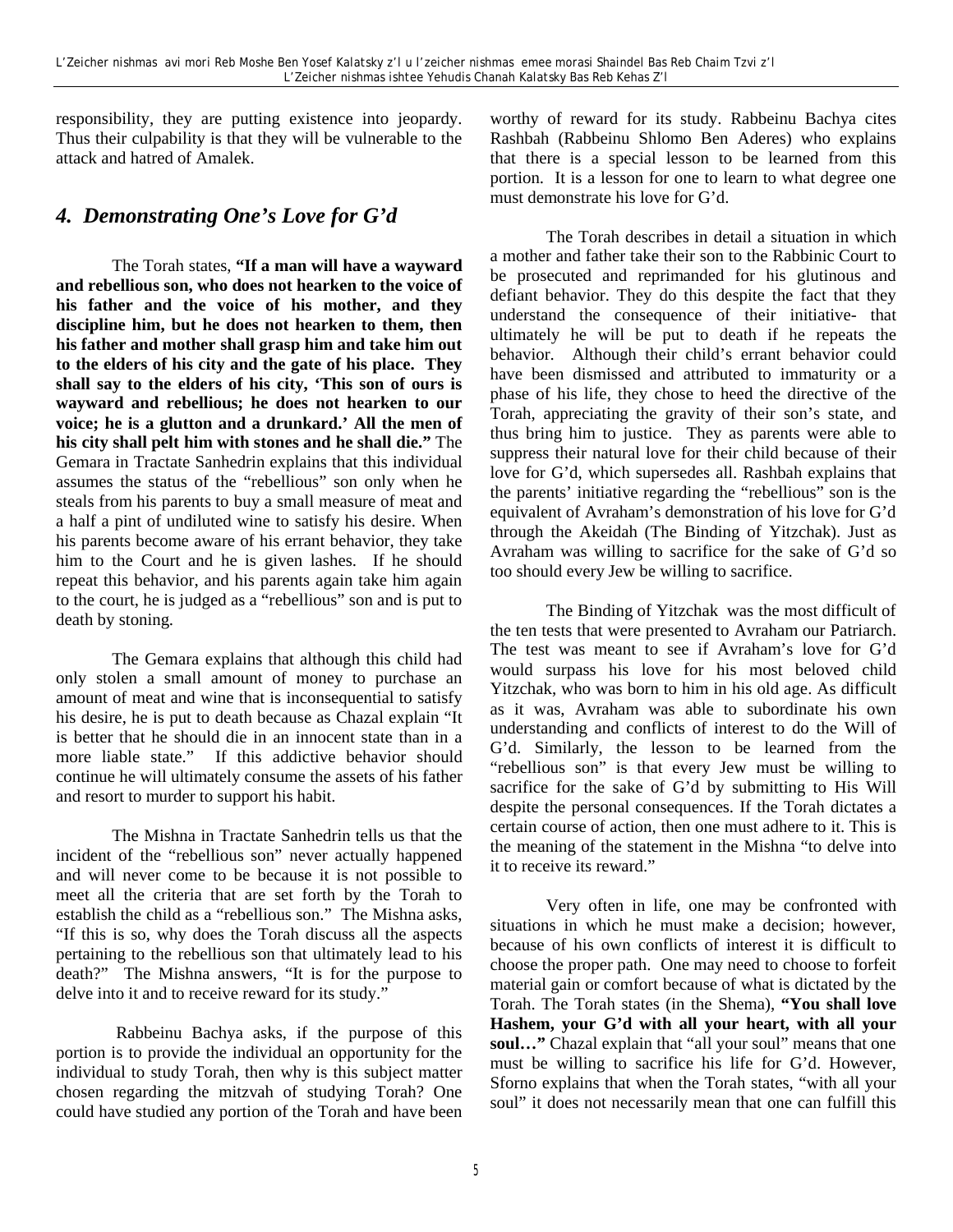mitzvah only when one sacrifices his life for G'd, but rather one need only sacrifice his desire. When one has a desire for something and at that moment chooses to suppress it for the sake of G'd it is considered a significant sacrifice, because his love for G'd surpassed his love for himself.

If one were to observe an evil person succeeding in all aspects of his life, one could consider becoming his partner to be a beneficiary of his financial gain. However, the verse states regarding positive predicament of the evil person in this world, "G'd compensates His enemies in order to destroy them." The good fortune that the evil one receives is actually the basis of his destruction. The Mishna in Ethics of our Fathers states, "Distance yourself from a bad neighbor; do not attach yourself to an evil person; and do not despair from tragedy." Chazal explain if one attaches himself to the evil even for the sake of personal gain, because ultimately the individual evil one will be destroyed, all those associated with him will suffer a similar fate. Although the material opportunity is at hand, the Torah tells the Jew that he must not be associated with the evil person, he must thus suppress his desire for material success to do the will of G'd. One may have many rationales to justify not adhering to the dictates of the Torah, because of his conflicts of interest, the lesson that one must learn from the parents of the rebellions son, is despite one's desire one must sacrifice for the sake of the truth that is being communicated through the Torah.

## *5. The Importance of Being Perceived in a Proper Light*

The Torah states, **"Remember what Amalek did to you…you shall wipe out the memory of Amalek from under the heaven- you shall not forget!"** The Midrash cites a verse from Psalms, " 'May the iniquity of the forefathers be remembered by G'd, and may the sin to the mother not be blotted out.' To whom is King David referring? The holy Patriarchs, who were the forefathers of Esav, were devoutly righteous…. How then will the sins of the forefathers be remembered before G'd? King David is referring to the sin committed by Esav against his forbearers. What did Esav do? Each of the Patriarchs was destined to live 180 years. Yitzchak had lived 180 years. Similarly, Avraham was meant to live 180 years; however, because of what Esav was destined to do and become, five years were taken from Avraham's life. G'd had promised Avraham that he would pass away in a **'good old age'**. In order to keep this promise, Avraham could not witness his

grandson pursuing an evil path. Therefore, G'd shortened his life by five years. On the day that Avraham passed away, Esav, the evil one, committed five cardinal sins. King David is referring to the sin of Esav, that he had caused the life of his grandfather to be shortened. This is the iniquity that will be remembered by G'd."

Avraham, our Patriarch had introduced G'd as the Supreme and Omnipotent Being to the world and thus gave meaning to existence. Every moment of his life was fully dedicated to espousing monotheism to dispel paganism. If Avraham had lived an additional five years, all of existence would have been impacted in a profound manner. The fact that Esav's evil behavior, had denied Avraham an additional five years, had limited the spiritual advancement of the world until the end of time.

The Midrash continues, "Had Avraham lived to witness Esav's going out to pursue a career of perpetrating evil, he would have been anguished. G'd said, 'I have promised Avraham that he would come to his forefathers in peace and he would be buried in a good old age. However if he were to go out and see his grandchild choosing to follow the path of evil and hear what people would say about his grandchild, Avraham would be anguished. Thus, My promise to him would not be fulfilled." Why should hearing what others have to say about Esav's evil behavior of Esav, have a greater devastating effect on Avraham? It was certainly not concerned for his personal honor.

Avraham's objective and mission in life was to espouse G'd's Mastership of the world. Through his teachings and interactions with the masses, Avraham succeeded to a degree to purge the world of paganism. G'd was an known entity in existence. Avraham had achieved renown and acclaim by the nations of the world to be designated as "the father of all nations." Through this glory, his effect as a disseminator of truth became more profound. However, if it were to become known that Avraham, the devoutly righteous prophet of G'd had an evil grandson such as Esav, the impact and effect of Avraham's own standing would have been diminished. His image would have been tainted by Esav. Hagar had perceived Sarah, our Matriarch in a negative light because she did not bear a child to Avraham after all the years she had been married to him. Hagar thought that if in fact Sarah was a holy woman, why did she not conceive? Hagar concluded that it must be that Sarah was not actually as devout and holy as it appeared to be. Similarly, it could be perceived that Avraham, having a grandchild